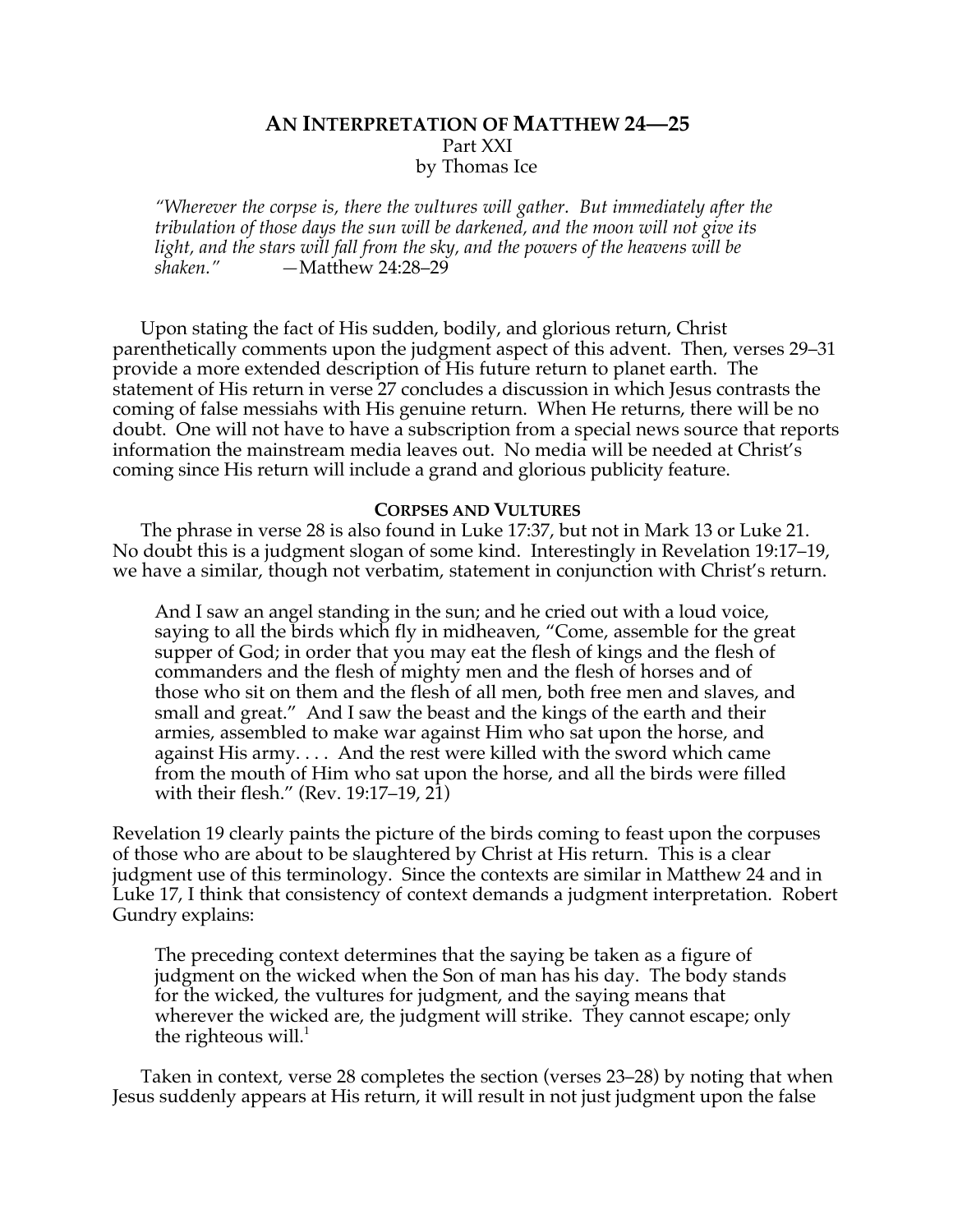prophets and messiahs, but doom for all in opposition to His will. However, we should not be surprised to learn that preterists think differently.

#### **THE ROMANS IN A.D. 70?**

Preterists, like Gary DeMar and Kenneth Gentry, believe that this passage was fulfilled in A.D. 70. DeMar says, "The Jerusalem of Jesus' day, because of its dead rituals, was a carcass, food for the scavenging birds, the Roman armies."<sup>2</sup> Gentry agrees and declares, "This seems to speak of the dreadful devastation Rome wreaks upon Israel. The furious soldiers who cruelly ravage the people will destroy national, political Israel."3

This view is untenable because the context supports a still future event that did not occur in the A.D. 70 destruction of Jerusalem—namely the bodily return of Christ. Alan M'Neile tells us that this passages "does not describe the Messiah descending from heaven upon the nation dead in sins, nor the false Messiahs and prophets making the people their prey, nor the eagles on the Roman standards in the attack on Jerusalem; the last is not the subject dealt with either in Mt. or Lk."<sup>4</sup> Gundry further explains as follows:

Some have thought that [the vultures] refers to the eagles of the Roman legions swooping down on Jerusalem during the first Jewish revolt (A.D. 66- 73); but the context in Luke has nothing about the destruction of Jerusalem, and Matthew focuses attention on the Son of man's coming rather than on the destruction of the city. $5$ 

Matthew 24:28 is surrounded, before and after, with a context of a future return of Christ, not an invisible coming through the Romans in A.D. 70. Thomas Figart aptly notes that, "This means that these two similar statements refer to the judgment to come upon the unbelievers who are not prepared to meet Him. They will be judged as swiftly and as surely as vultures pounce upon dead bodies."6

### **IMMEDIATELY AFTER THE TRIBULATION**

As Christ's narrative transitions into a new emphasis, we move from events relating to the tribulation to an event that will follow the tribulation. Even though Jesus has already commented on the manner of His second coming in verse 27, He now focuses upon it in relation to the tribulation. He has been speaking previously about tribulation events (see verses 9, 21 and Mark 13:19), but now shifts to something that will take place "immediately" after the tribulation of those days. That event is the future, bodily return of Christ to planet earth, which is know as the second coming (verse 30). What Christ describes in a few verses (verses 29–31), John explains in greater detail (Rev. 19:11–21). So we see that the second-advent immediately follows the events of the tribulation.

*Eutheos* is a Greek adverb usually translated "immediately," as in the New American Standard Bible which I always use, or "straightway, at once, directly."7 Moulton and Milligan, in examples from the Greek papyri, emphasize that the use of this word means "at once."<sup>8</sup> Since "an adverb usually modifies the verb closest to it,"<sup>9</sup> immediately relates directly to the verb "to darken." Thus, the events of verse 29 will follow the tribulation immediately, at once, without any other events intervening, or without a time delay.

This would mean within the expanded chronology of the events of the tribulation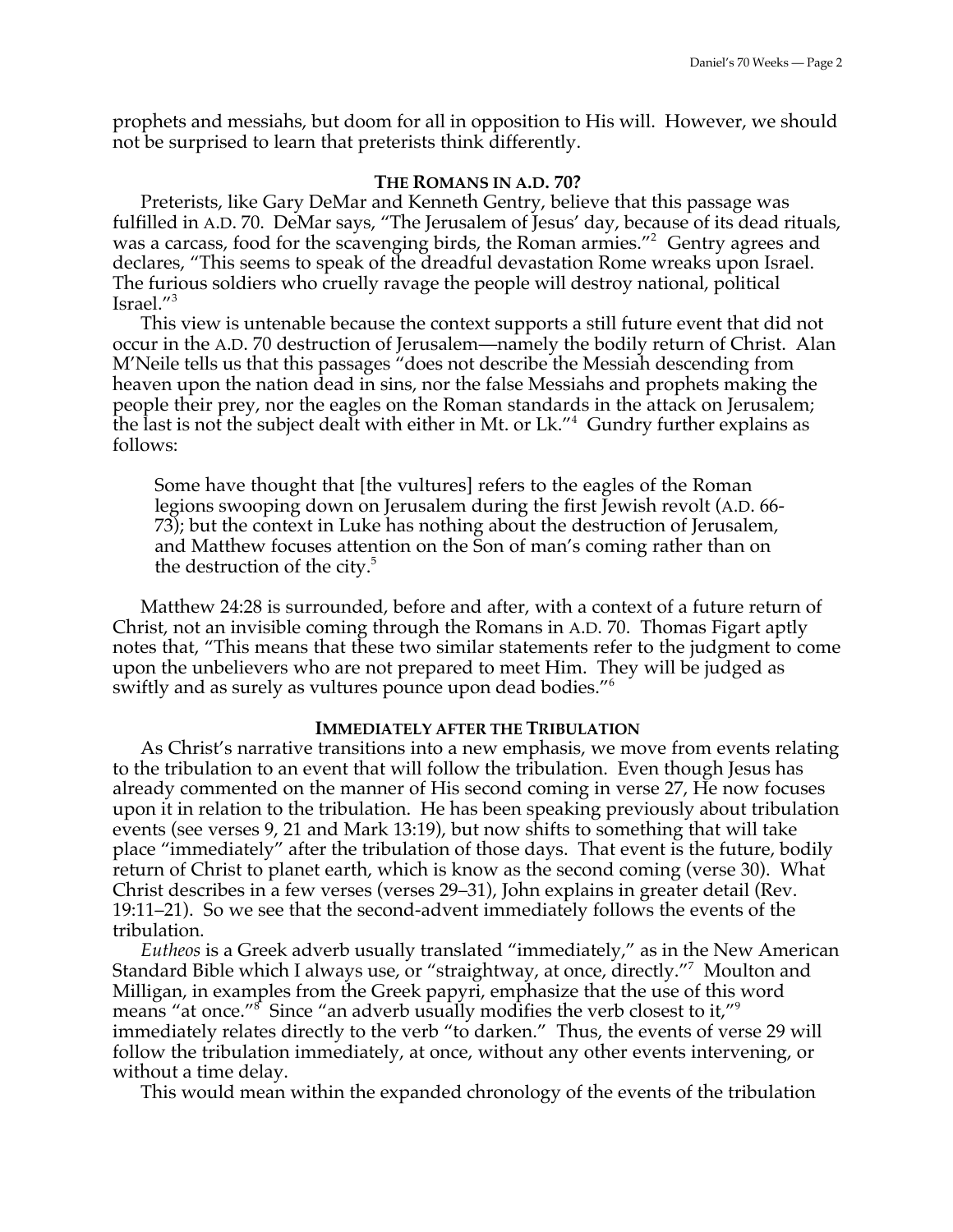found in Revelation 4—19, that Matthew 24:29-31 will follow immediately the final bowl judgment found in Revelation 16:17-21. This explains the parenthetical warning in the next-to-the-last bowl judgment which reads as follows: "Behold, I am coming like a thief. Blessed is the one who stays awake and keeps his garments, lest he walk about naked and men see his shame" (Rev. 16:15). It won't be long from the time in which the sixth bowl judgment takes place, until Christ returns. Revelation 17—18 is an overview of the judgment upon Babylon, which surveys items that will take place throughout the tribulation and second coming. Thus, from a chronological aspect in Revelation, chapter 16 is followed in time by chapter 19.

Of further interest, is the fact that the word "immediately" is used in Luke 21:9 to say that during the events of the tribulation, "the end does not follow immediately." It is only later, in Luke 21:27-28, when "they will see the Son of Man coming in a cloud with power and great glory," that they are "straighten up and lift up your heads, because your redemption is drawing near." This passage speaks of the physical deliverance that will occur for Jewish believers at the second coming. Physical deliverance will occur at Christ's return for all believers, but the context is speaking specifically to Jewish believers who are under great peril during the tribulation.

Of the parallel passages on the Olivet discourse, none have the word "immediately." Luke 21 really does not have a parallel statement like verse 29 in Matthew. However, Mark 13 does have a parallel statement which reads as follows: "But in those days, after that tribulation, the sun will be darkened, and the moon will not give its light, and the stars will be falling from heaven, and the powers that are in the heavens will be shaken. And then they will see the Son of Man coming in clouds with great power and glory" (13:24–26). Mark drops out the pressing term "immediately," for the less urgent phrase "in those days," but then provides a similar statement to Matthew's in the things that follow. This demonstrates that both speak of a similar event and that event is the future second coming of Christ.

#### **PRETERIST PROTEST**

Preterists DeMar and Gentry do not explain how "immediately" in verse 29 relates to their first century fulfillment view. Gentry does not even deal with the term "immediately" in verse  $29.^{10}$  DeMar spends over a page talking about "immediately" and then concludes that all the events of Matthew 24 had to take place in A.D.  $70.^{11}$  The reason this is important to the preterist interpretation is that preterists teach that Christ's coming in A.D. 70 was a "judgment-coming" that occurred through the Roman army as they assaulted and eventually destroyed Jerusalem and the Temple. Gentry calls it "a spiritual judgment-coming, rather than a bodily coming."<sup>12</sup> Gentry specifically links verse 30 with the overall judgment of the passage when he says the following: "Christ specifically applies that verse to the first century.... Christ comes in judgment upon Jerusalem in the A.D. 67-70 events."<sup>13</sup> So Gentry describes Christ coming, as specifically mentioned in verse 30, with the events of A.D. 67-70, which is their understanding of "the tribulation."

Such a view creates a big contradiction with the text of Matthew 24 spoken by Christ Himself. When one reads the preterist interpretation of Matthew 24 it is discovered that they an blend event that is said by Jesus to take place immediately after the tribulation with those that were said to occur during the tribulation. If Christ's coming in Matthew 24:30 is a judgment-coming, as taught by preterists, then the judgment events would have had to have occurred during what Jesus called the tribulation part of Matthew 24 (verses 4–29). Yet, verse 30 is said by Christ to occur *immediately* after "the